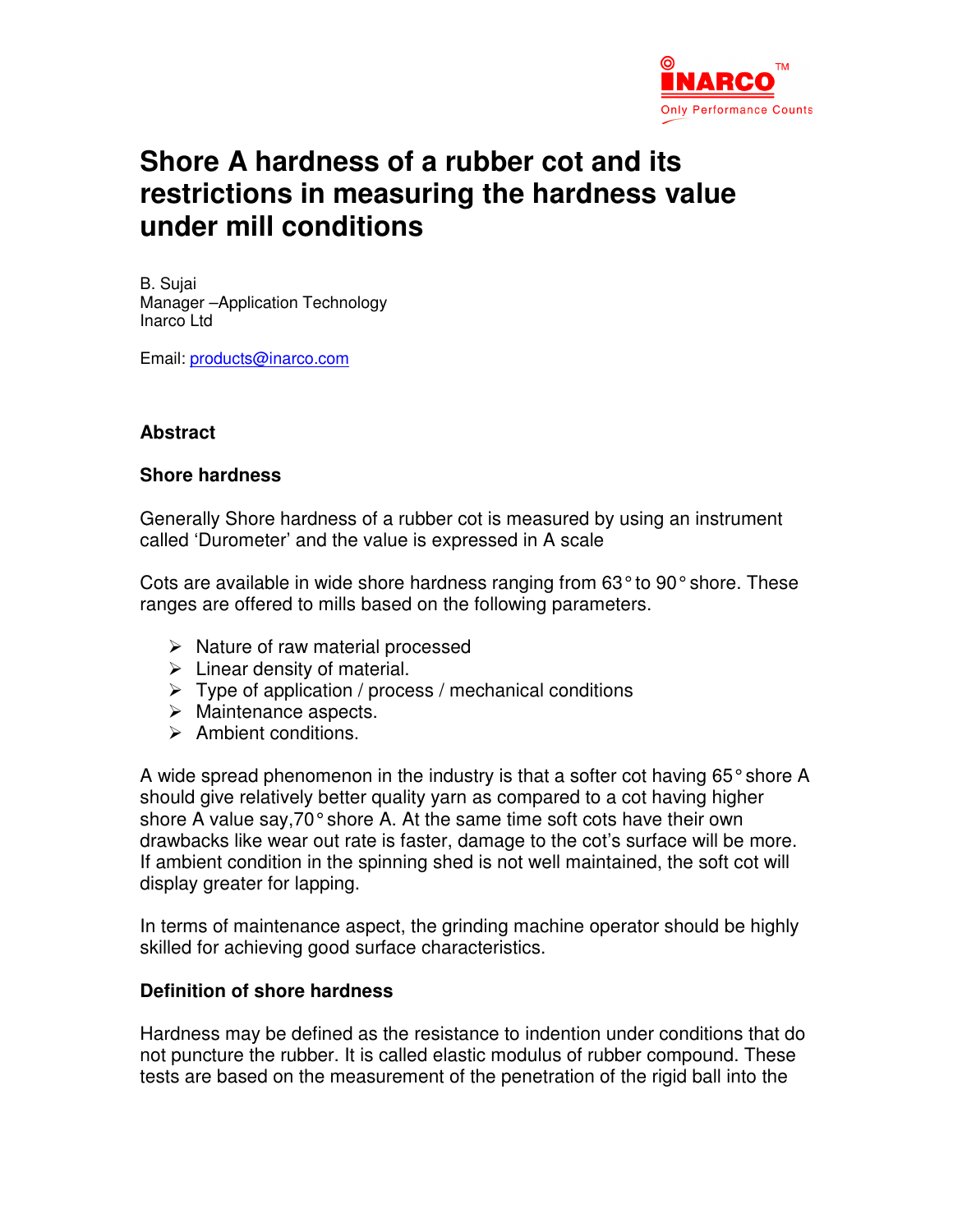

rubber test piece under specific conditions. The measured penetration is converted into hardness degrees.



Normally spring loaded pocket size Durometer is commonly used for measuring hardness of the elastomers. Shore A Durometer is used for measuring soft solid rubber compounds. Other scales are also used like Shore D which is used to measure the hardness of very hard rubber compounds including ebonite. The main drawback is in reproducibility of results by different operators. So, a practical tolerance of 5° is acceptable.



Better reproducibility is obtained by dead weight loading. Here the hardness is expressed in IRHD International Rubber Hardness Degrees .**Both IRHD, Durometer tests requires rubber specimen of definite dimensions**. As per the ASTM (D 2240 – Defines apparatus to be used and its sections such as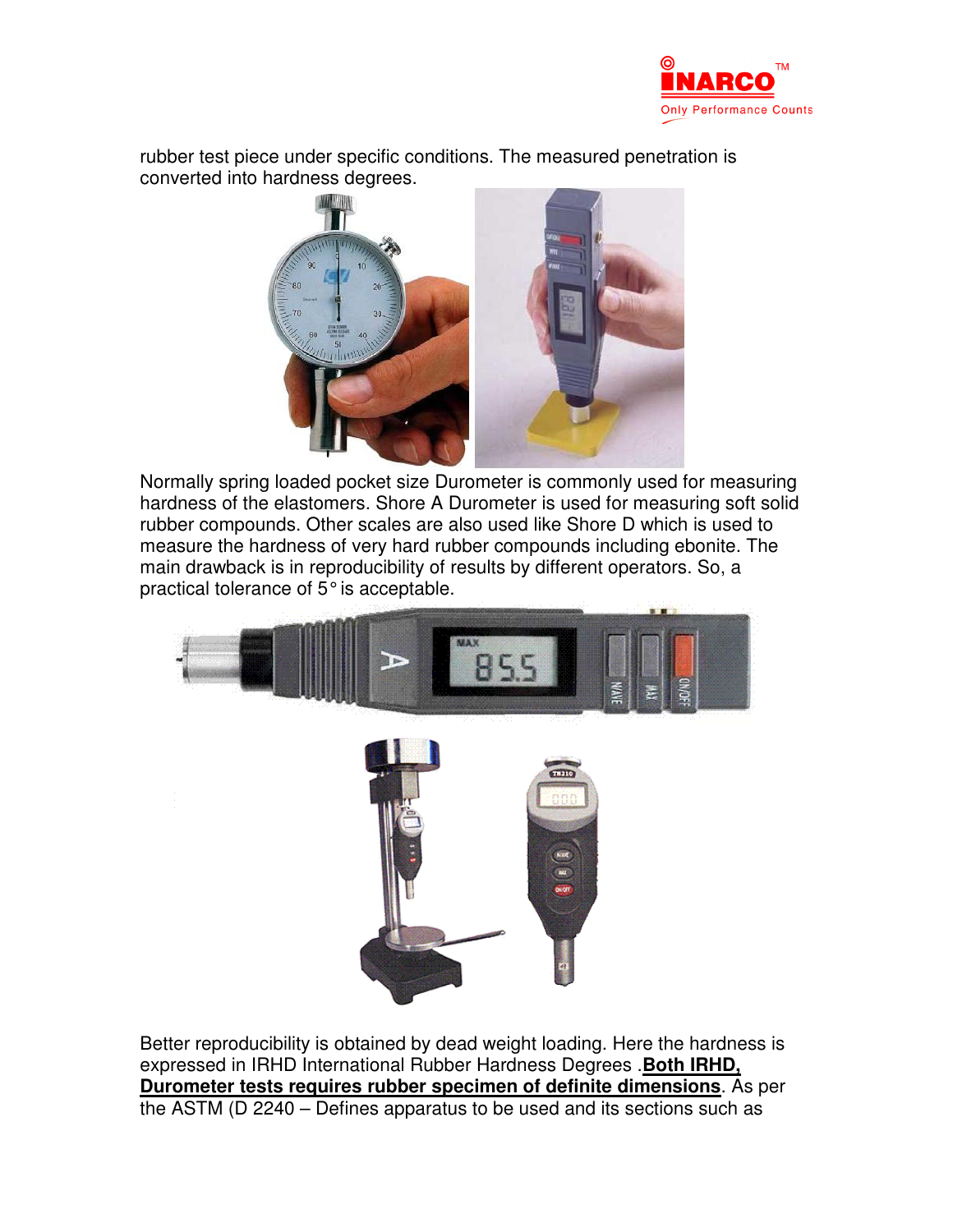

diameter , length of the indentor , force of spring and D 1415 –Defines specimen size ) , DIN, BRITISH & ISO Standards following test conditions have been laid for measuring SHORE A HARDNESS of rubber products

- 1. The specimen should be at least 6 mm in thickness.
- 2. The surface on which the measurement made should be flat.
- 3. The lateral dimension of the specimen should be sufficient to permit measurements at least 12 mm from the edges.



## **Impact of temperature on hardness measurements on various rubbers:**



While testing Synthetic rubber cots in finished product state the following factors plays very important role:

- 1. Most of the R/F & S/F cots have wall thickness < 6.0 mm.
- 2. If the thickness of "Core" is considered then the thickness of rubber layer goes further.
- 3. Surface on which hardness is tested is not 'Flat' its in constant curvature.
- 4. Pressure applied will vary in each test.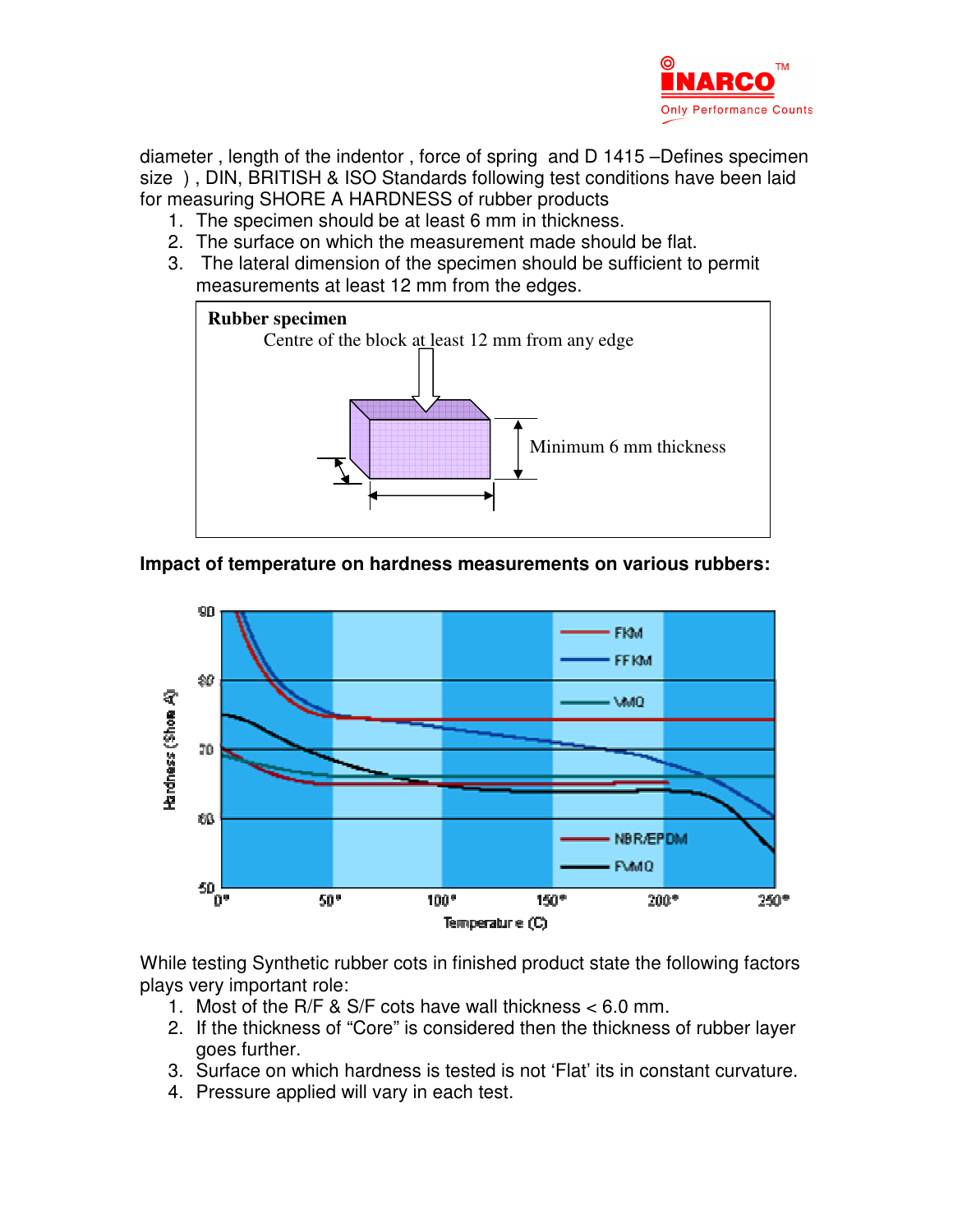